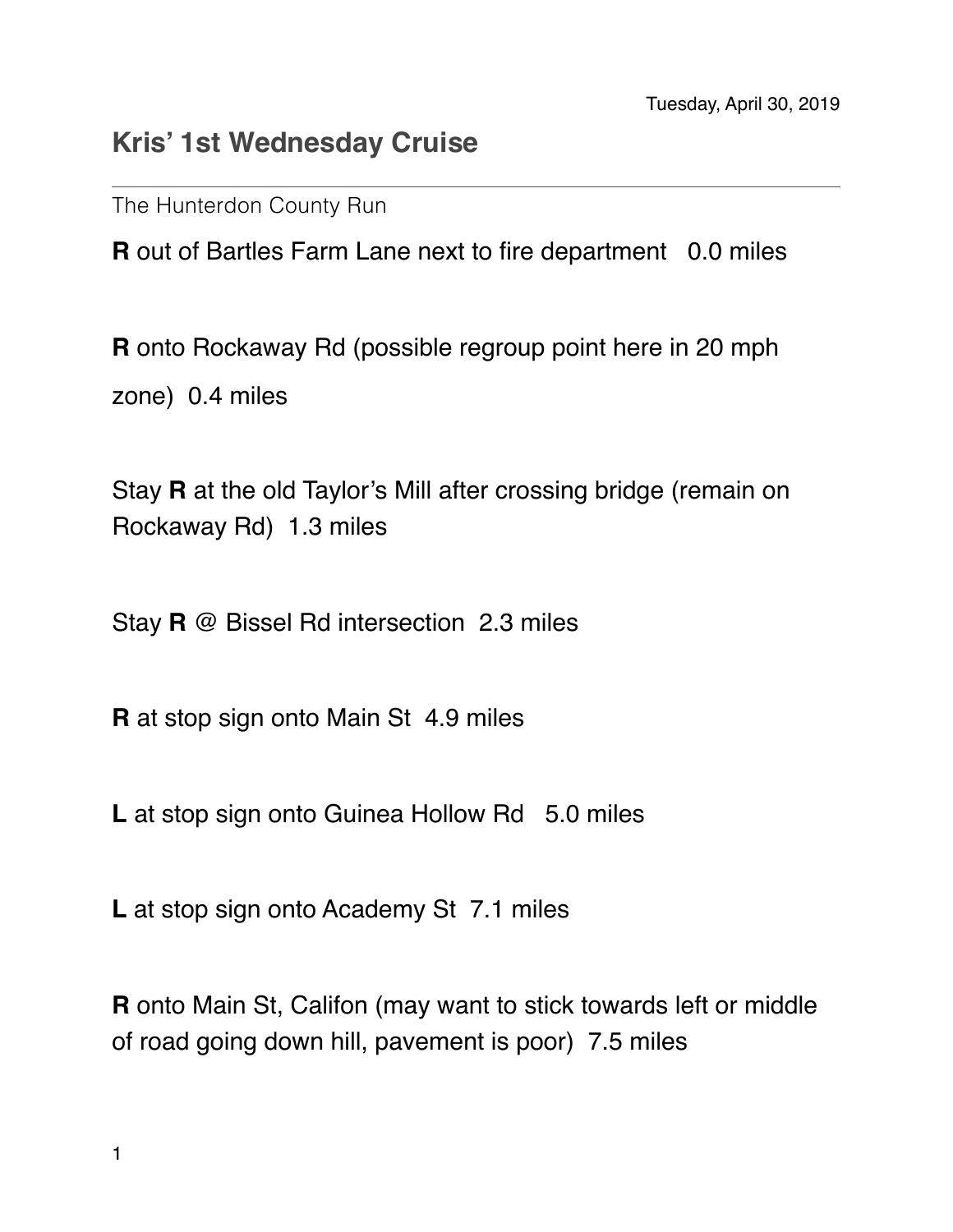**L** onto River Rd (Immediately before truss bridge) 8.0 miles

**R** at stop sign onto Hoffmans Crossing Rd 9.6 miles

**L** at stop sign onto High Bridge Califon Rd (County Rd 513) 9.8m

**R** onto Bunnvale Rd at Sunoco Station (County Rd 628W) 11.0m (regroup right before Sunoco, and/or just after turn onto Bunnvale)

**R then quick L** at stop sign onto Woodglen Rd (Woodglen General Store at intersection) 12.5m

L at stop sign onto Anthony Rd (eventually becomes Hollow Rd) 14.5m

**L** at stop sign onto Muskonetcong River Rd 17.7m (Bear **L** shortly after to continue along river)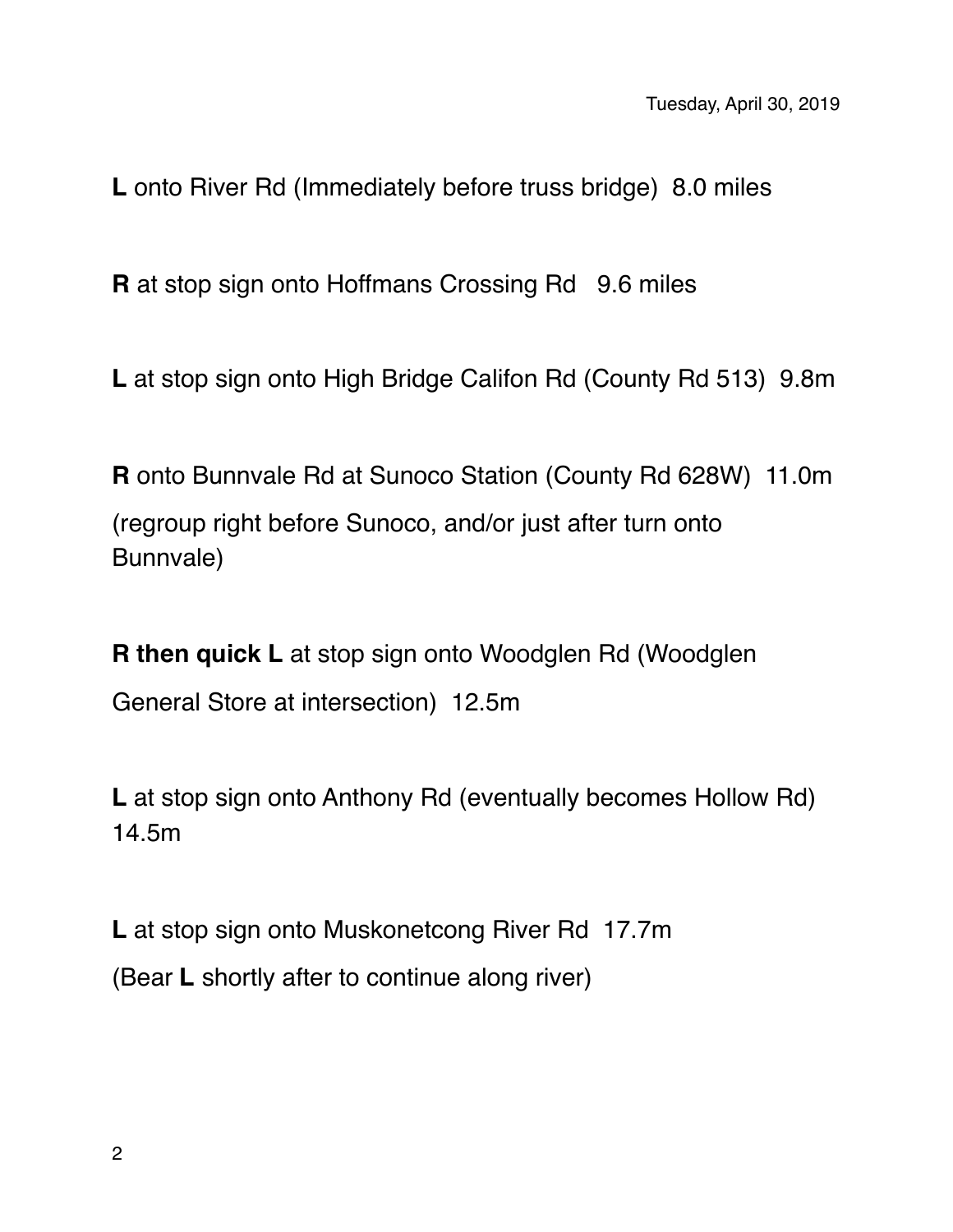Continue following along River, it varies in distance from road, sometimes close, sometimes not visible.

**Straight** through light to cross Rt. 31 20.5m

At Stop sign, bear left to continue on Main St. 20.6m

## **WATCH FOR DEEP STORM DRAIN ON RIGHT JUST BEFORE RR TRESTLE BRIDGE OVER ROAD!** Possible re-group on Main Ave after getting over Rt. 31, light is short.

**R** onto 31S (Glen Gardner) 21.5m \*\*Wide shoulder for possible regroup\*

**R** at light onto Van Syckles Rd (road is a little rough at turn) 24.4m (Landmark is Toyota dealerships)

**L** at stop sign onto Charlestown Rd 27.9m

**Straight** through light crossing Rt. 173 28.9m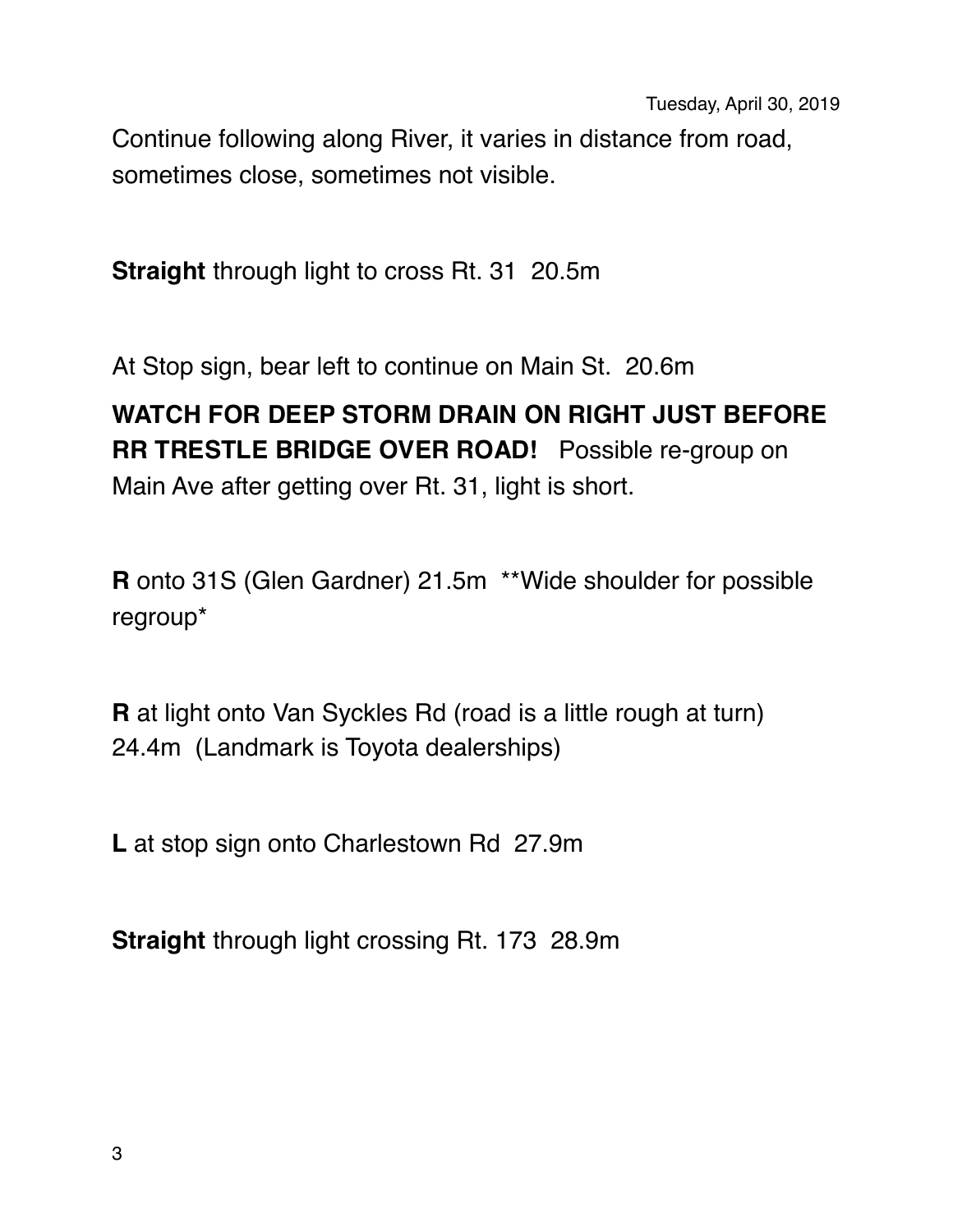**L** at next light **immediately** past the first light, onto frontage rd (signs say 22 and I-78) 29.1m

Quick **L** onto 22/I-78 29.2m

**Exit 18** onto 22E, Annandale/Lebanon exit 34.0m

End point will be Stewart's on the right on 22E, go easy into lot, little bit of a lip on the pavement going in and out of lot.

For those of us looking for heartier fare and bar, some of us may be heading to Nik's Wunderbar, 454 Rt. 22W, just a little ways down on the other side of 22, good German food. Instead of parking, continue around back of Stewarts and line up at exit. Go down 22 to the Oldwick Road traffic light, and make a U-Turn. Nik's is just a little ways down on the West bound side.